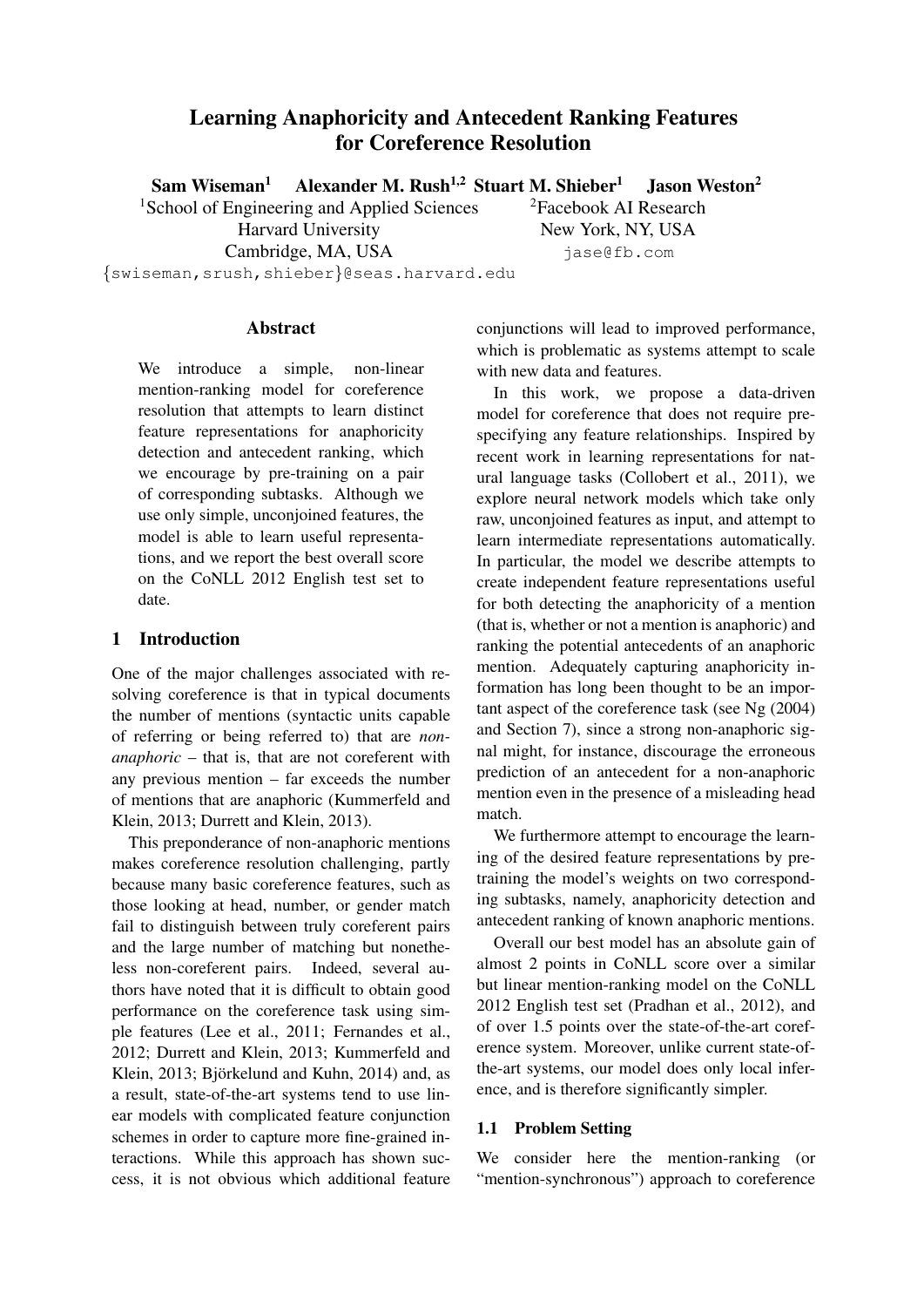resolution (Denis and Baldridge, 2008; Bengtson and Roth, 2008; Rahman and Ng, 2009), which has been adopted by several recent coreference systems (Durrett and Klein, 2013; Chang et al., 2013). Such systems aim to identify whether a mention is coreferent with an antecedent mention, or whether it is instead non-anaphoric (the first mention in the document referring to a particular entity). This is accomplished by assigning a score to the mention's potential antecedents as well as to the possibility that it is non-anaphoric, and then predicting the greatest scoring option. We furthermore assume the more realistic "system mention" setting, where it is not known a priori which mentions in a document participate in coreference clusters, and so (all) mentions must be automatically extracted, typically with the aid of automatically detected parse trees.

Formally, we denote the set of automatically detected mentions in a document by  $X$ . For a mention  $x \in \mathcal{X}$ , let  $\mathcal{A}(x)$  denote the set of mentions appearing before *x*; we refer to this set as *x*'s potential antecedents. Additionally let the symbol  $\epsilon$  denote the empty antecedent, to which we will view *x* as referring when *x* is non-anaphoric.<sup>1</sup> Denoting the set  $\mathcal{A}(x) \cup \{\epsilon\}$  by  $\mathcal{Y}(x)$ , a mentionranking model defines a scoring function  $s(x, y)$ :  $\mathcal{X} \times \mathcal{Y} \rightarrow \mathbb{R}$ , and predicts the antecedent of *x* to be  $y^* = \arg \max_{y \in \mathcal{Y}(x)} s(x, y)$ .

It is common to be quite liberal when extracting mentions, taking, essentially, every noun phrase or pronoun to be a candidate mention, so as not to prematurely discard those that might be coreferent (Lee et al., 2011; Fernandes et al., 2012; Chang et al., 2012; Durrett and Klein, 2013). For instance, the Berkeley Coreference System (herein BCS) (Durrett and Klein, 2013), which we use for mention extraction in our experiments, recovers approximately 96.4% of the truly anaphoric mentions in the CoNLL 2012 training set, with an almost 3.5:1 ratio of non-anaphoric mentions to anaphoric mentions among the extracted mentions.

## 2 Mention Ranking Models

The structural simplicity of the mention-ranking framework puts much of the burden on the scoring function  $s(x, y)$ . We begin by considering mention-ranking systems using linear scoring functions. In the next section, we will extend these models to operate over learned non-linear representations.

Linear mention-ranking models generally utilize the following scoring function

$$
s_{\text{lin}}(x, y) \triangleq \boldsymbol{w}^{\mathsf{T}} \boldsymbol{\phi}(x, y) \qquad ,
$$

where  $\phi: \mathcal{X} \times \mathcal{Y} \to \mathbb{R}^d$  is a pairwise feature function defined on a mention and a potential antecedent, and *w* is a learned parameter vector.

To add additional flexibility to the model, linear mention ranking models may duplicate individual features in  $\phi$ , with one version being used when predicting an antecedent for *x*, and another when predicting that *x* is non-anaphoric (Durrett and Klein, 2013). Such a scheme effectively gives rise to the following piecewise scoring function

$$
s_{\text{lin}+}(x,y) \triangleq \begin{cases} u^{\mathsf{T}} \begin{bmatrix} \phi_{\mathbf{a}}(x) \\ \phi_{\mathbf{p}}(x,y) \end{bmatrix} & \text{if } y \neq \epsilon \\ v^{\mathsf{T}} \phi_{\mathbf{a}}(x) & \text{if } y = \epsilon \end{cases},
$$

where  $\phi_a : \mathcal{X} \to \mathbb{R}^{d_a}$  is a feature function defined on a mention and its context,  $\phi_{\rm p} : \mathcal{X} \times \mathcal{Y} \to \mathbb{R}^{d_{\rm p}}$ is a pairwise feature function defined on a mention and a potential antecedent, and parameters *u* and *v* replace *w*. Above, we have made an explicit distinction between pairwise features  $(\phi_{\rm n})$  and those strictly on *x* and its context  $(\phi_a)$ , and moreover assumed that our features need not examine potential antecedents when predicting  $y = \epsilon$ .

We refer to the basic, unconjoined features used for  $\phi_a$  and  $\phi_p$  as *raw* features. Figure 2 shows two versions of these features, a base set BASIC and an extended set BASIC+. The BASIC set are the raw features used in BCS, and BASIC+ includes additional raw features used in other recent coreference sytems. For instance, BASIC+ additionally includes features suggested by Recasens et al. (2013) to be useful for anaphoricity, such as the number of a mention, its named entity status, and its animacy, as well as number and gender information. We additionally include bilexical head features, which are used in many wellperforming systems (for instance, that of Fernandes et al. (2012)).

### 2.1 Problems with Raw Features

Many authors have observed that, taken individually, raw features tend to not be particularly predictive for the coreference task. We examine this phenomenon empirically in Figure 1. These

<sup>&</sup>lt;sup>1</sup>We make this stipulation for modeling convenience; it is not intended to reflect any linguistic fact.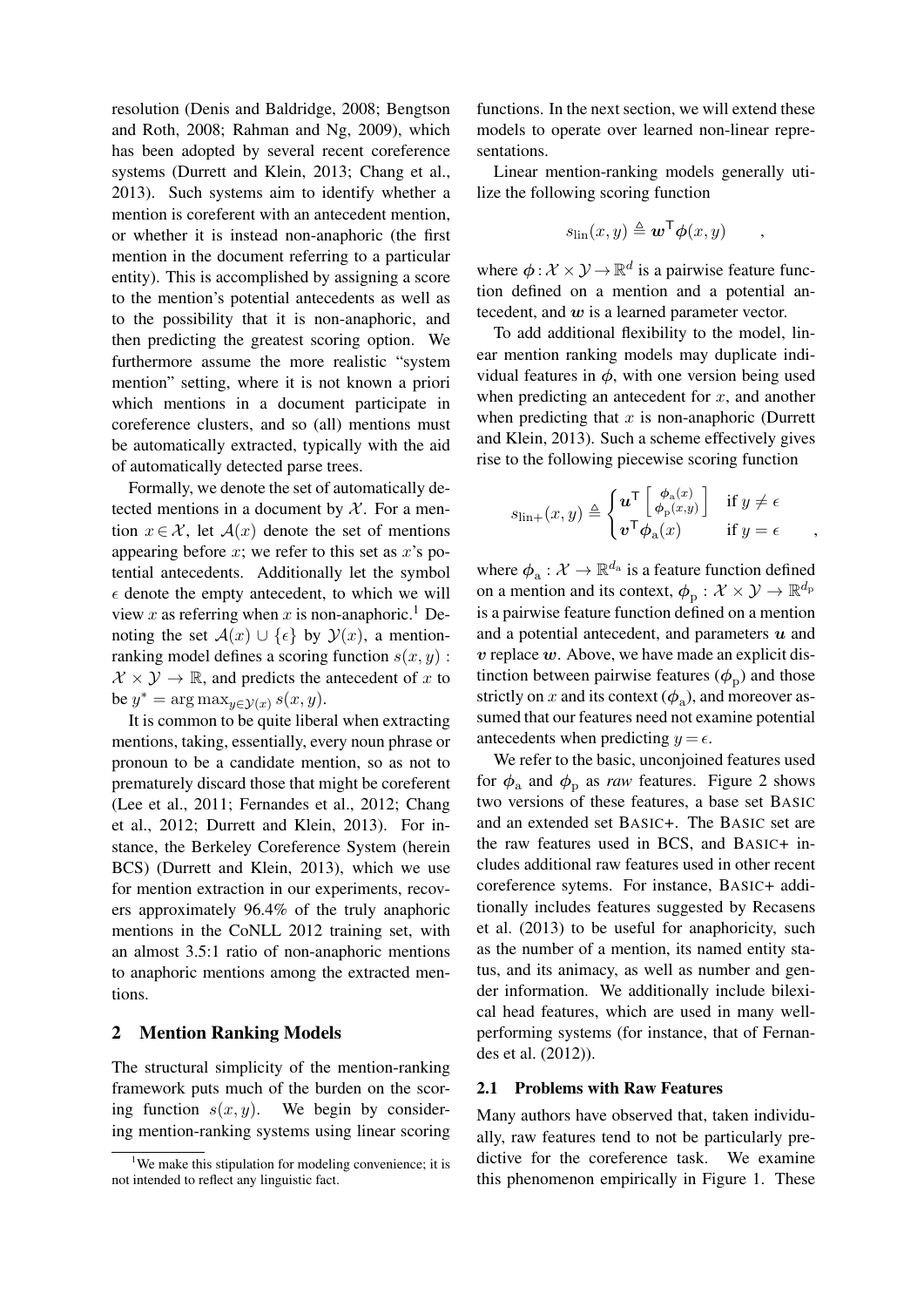

Figure 1: Two histograms illustrating the predictive ability of raw (unconjoined) features per feature occurrence: (top) mention-context features from  $\phi_a$  as independent predictors of anaphoricity ( $y \neq \epsilon$ ), and (bottom) antecedent-mention features from  $\phi_{\rm p}$  as independent predictors of coreferent mentions. Very few raw features are strong indicators of either anaphoricity or an antecedent match. Data taken from the CoNLL development set.

graphs show that the vast majority of individual features do not give a strong positive signal either of anaphoricity or for an antecedent match.

To address this issue, state-of-the-art mentionranking systems often rely on manual or otherwise induced conjunction schemes to capture specific feature interactions. Durrett and Klein (2013), for instance, conjoin all raw features in  $\phi$ <sub>a</sub> with the *type* of the mention *x*, and all raw features in  $\phi_{\rm n}$  with the types of the current mention and antecedent. For these purposes, the *type* of a mention is either "nominal", "proper", or a canonicalization of the pronoun if it is a pronominal mention. Fernandes et al. (2012) and Björkelund and Kuhn (2014) use an automatic but complicated scheme to induce conjunctions by first extracting feature templates from a separately trained decision tree, and then doing greedy forward selection among the templates. These conjunctions add some nonlinearity to the scoring function while still maintaining a tractable, though large, feature set.

## 3 Learning Features for Ranking

As an alternative to the aforementioned feature conjunction schemes, we consider learning feature representations in order to better capture relevant aspects of the task. Representation learning affords the model more flexibility in exploiting feature interactions, although it can make the underlying training problem more difficult.

|           | Mention Features $(\phi_{\alpha})$ |                        |
|-----------|------------------------------------|------------------------|
|           | Feature                            | Value Set              |
|           | <b>Mention Head</b>                | ν                      |
|           | Mention First Word                 |                        |
|           | Mention Last Word                  | ν                      |
|           | Word Preceding Mention             | ν                      |
|           | Word Following Mention             | ν                      |
|           | # Words in Mention                 | $\{1, 2, \ldots\}$     |
|           | Mention Synt. Ancestry             | see BCS (2013)         |
|           | <b>Mention Type</b>                |                        |
| $+$       | <b>Mention Governor</b>            |                        |
| $+$       | <b>Mention Sentence Index</b>      | $\{1, 2, \ldots\}$     |
| $+$       | <b>Mention Entity Type</b>         | <b>NER</b> tags        |
| $+$       | <b>Mention Number</b>              | $\{sing., plur.,unk\}$ |
| $\ddot{}$ | <b>Mention Animacy</b>             | $\{an., inan.,unk\}$   |
| $\ddot{}$ | <b>Mention Gender</b>              | ${m,f, neut.,unk}$     |
| $\ddot{}$ | <b>Mention Person</b>              | ${1,2,3,unk}$          |

|                | Pairwise Features $(\phi_{\rm p})$  |                 |  |  |  |  |  |
|----------------|-------------------------------------|-----------------|--|--|--|--|--|
|                | Feature                             | Value Set       |  |  |  |  |  |
|                | <b>BASIC</b> features on Mention    | see above       |  |  |  |  |  |
|                | <b>BASIC</b> features on Antecedent | see above       |  |  |  |  |  |
|                | Mentions between Ment., Ante.       | $\{010\}$       |  |  |  |  |  |
|                | Sentences between Ment., Ante.      | $\{010\}$       |  |  |  |  |  |
|                | i-within-i                          | T,F             |  |  |  |  |  |
|                | Same Speaker                        | $\{T_\cdot F\}$ |  |  |  |  |  |
|                | Document Type                       | $Conv, Art.$ }  |  |  |  |  |  |
|                | Ante., Ment. String Match           | T.F             |  |  |  |  |  |
|                | Ante. contains Ment.                | T.F}            |  |  |  |  |  |
|                | Ment. contains Ante.                | T.F}            |  |  |  |  |  |
|                | Ante, contains Ment. Head           | T.F}            |  |  |  |  |  |
|                | Mention contains Ante. Head         | {T.F}           |  |  |  |  |  |
|                | Ante., Ment. Head Match             | $\{T_\cdot F\}$ |  |  |  |  |  |
|                | Ante., Ment. Synt. Ancestries       | see above       |  |  |  |  |  |
| $\ddot{}$      | BASIC+ features on Ment.            | see above       |  |  |  |  |  |
| $\ddot{}$      | BASIC+ features on Ante.            | see above       |  |  |  |  |  |
| $\hbox{ }$     | Ante., Ment. Numbers                | see above       |  |  |  |  |  |
| $\overline{+}$ | Ante., Ment. Genders                | see above       |  |  |  |  |  |
| $\overline{+}$ | Ante., Ment. Persons                | see above       |  |  |  |  |  |
| $\overline{+}$ | Ante., Ment., Entity Types          | see above       |  |  |  |  |  |
| $\overline{+}$ | Ante., Ment. Heads                  | see above       |  |  |  |  |  |
| $\pm$          | Ante., Ment. Types                  | see above       |  |  |  |  |  |
|                |                                     |                 |  |  |  |  |  |

Figure 2: Features used for  $\phi_a(x)$  and  $\phi_n(x, y)$ . The '+' indicates a feature is in BASIC+ feature set. *V* denotes the training vocabulary, and  $T$  denotes the set of mention types, viz.,  $\{nominal, proper\} \cup \{canonical, pronouns\}$ , as defined in BCS. Conv. and Art. abbreviate conversation and article (resp.). Lexicalized features occurring fewer than 20 times in the training set back off to part-of-speech; bilexical heads occurring fewer than 10 times back off to an indicator feature. Animacy information is taken from a list and rules used in the Stanford Coreference system (Lee et al., 2013).

### 3.1 Model

We use a neural network to define our model as an extension to the mention-ranking model introduced in Section 2. We consider in particular the scoring function:

$$
s(x,y) \triangleq \begin{cases} u^{\mathsf{T}} g(\begin{bmatrix} h_a(x) \\ h_p(x,y) \end{bmatrix}) + u_0 & \text{if } y \neq \epsilon \\ v^{\mathsf{T}} h_a(x) + v_0 & \text{if } y = \epsilon \end{cases}
$$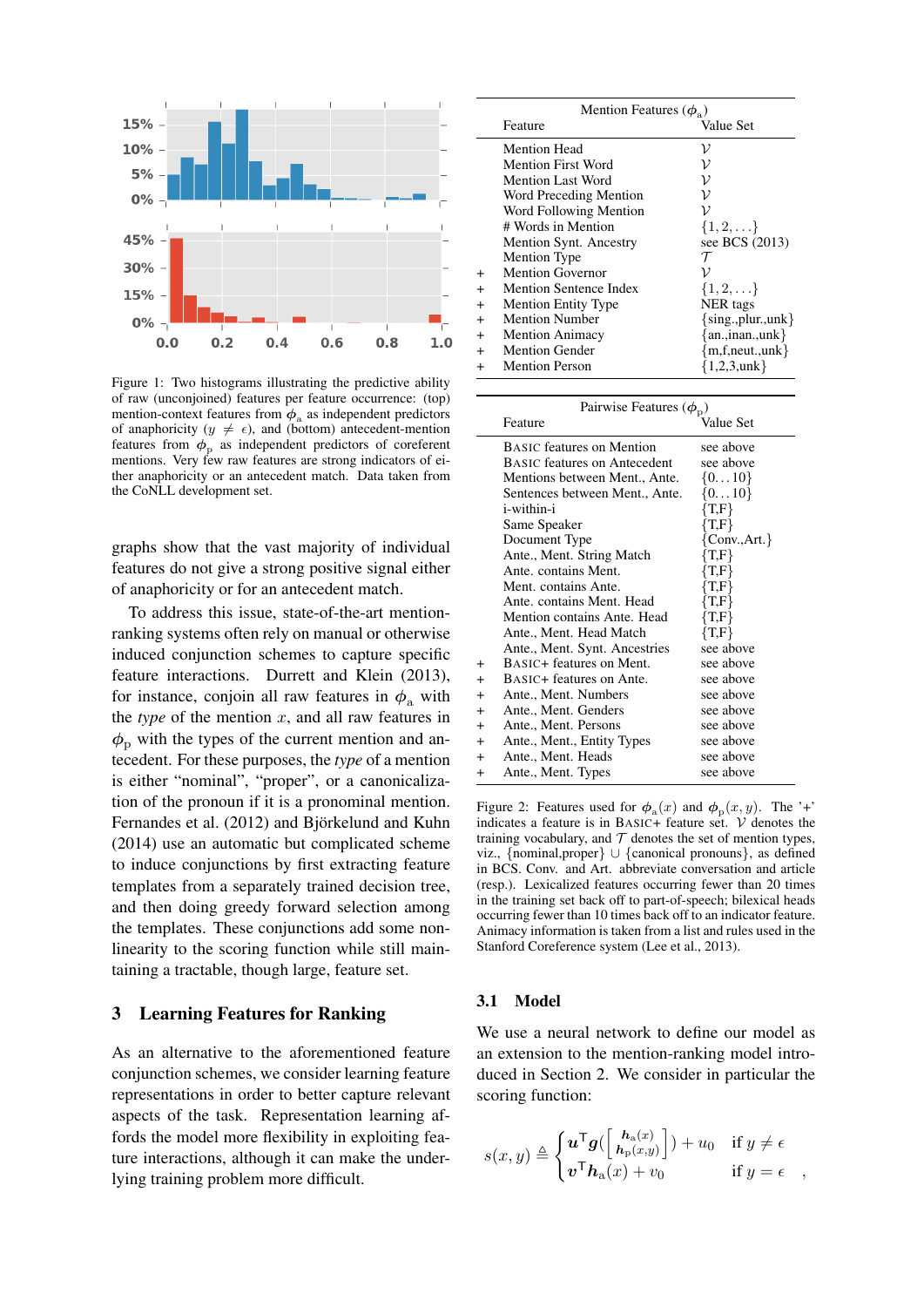where  $h_a$  and  $h_p$  are feature representations, nonlinear functions of the features  $\phi_a$  and  $\phi_p$  (respectively), and *g* is a function of these representations. In particular, we define

$$
\mathbf{h}_{a}(x) \triangleq \tanh(\mathbf{W}_{a} \boldsymbol{\phi}_{a}(x) + \mathbf{b}_{a})
$$

$$
\mathbf{h}_{p}(x, y) \triangleq \tanh(\mathbf{W}_{p} \boldsymbol{\phi}_{p}(x, y) + \mathbf{b}_{p}) ,
$$

and we take  $q$  to either be the identity function, in which case the above model is analogous to  $s_{\text{lin}+}$  but defined over non-linear feature representations, or to be an additional hidden layer:  $\int$   $\bm{h}_a(x)$  $\bm{h}_{\mathrm{p}}(x,y)$  $\left| \cdot \right| = \tanh(W \left[ \frac{h_a(x)}{h_a(x)} \right]$  $\bm{h}_{\mathrm{p}}(x,y)$  $\Big] + b$ ). For ease of exposition, we will refer to these two settings of  $g$  as  $g_1$  and  $g_2$  (respectively) in what follows. As we will see below, both settings lead to comparable performance, but to a different error distribution.

In either case, by defining the functions  $h_a$  and  $h_{\rm p}$ , we allow the model to learn representations of the input features  $\phi_a$  and  $\phi_p$ . The benefit of the added non-linearities is that, in theory, it is no longer necessary to explicitly specify feature conjunctions, since the model may learn them automatically if necessary. Accordingly, for this model we use only  $\phi_a$  and  $\phi_p$  consisting of the raw features in Figure 2 without conjunctions. Any interaction between these features must be learned by the feature representations  $h_{\rm p}$  and  $h_{\rm a}$ .

### 3.2 Training

We can directly train our model using backpropagation. To specify the training problem, we first define notation for the training objective.

Define the set  $C(x)$  to contain just the mentions in  $A(x)$  that are coreferent with x. We then define

$$
\mathcal{C}'(x) = \begin{cases} \mathcal{C}(x) & \text{if } x \text{ is anaphoric} \\ \{\epsilon\} & \text{otherwise} \end{cases}
$$

Finally, let  $y_n^{\ell} = \arg \max_{y \in \mathcal{C}'(x_n)} s(x_n, y)$  be the highest scoring correct antecedent of *xn*, which may be  $\epsilon$ . (Thus, following recent work (Yu and Joachims, 2009; Fernandes et al., 2012; Chang et al., 2013; Durrett and Klein, 2013), we view each mention as having a "latent antecedent".<sup>2</sup>) We train to minimize the regularized, slack-rescaled, latent-variable  $loss<sup>3</sup>$  given by:

$$
L(\boldsymbol{\theta}) = \sum_{n=1}^{N} \max_{\hat{y} \in \mathcal{Y}(x_n)} \Delta(x_n, \hat{y}) (1 + s(x_n, \hat{y}) - s(x_n, y_n^{\ell})) + \lambda ||\boldsymbol{\theta}||_1,
$$

where  $\Delta$  is a mistake-specific cost function, which is 0 when  $\hat{y} \in \mathcal{C}'(x_n)$ . (*xn*). Above, we use  $\theta$  to refer to the full set of parameters  $\{W, u, v, W$ <sub>a</sub>,  $W$ <sub>p</sub>,  $b$ <sub>a</sub>,  $b$ <sub>p</sub> $\}$ .

For experiments, we define  $\Delta$  to take on different costs for the three kinds of mistakes possible in a coreference task, as follows:

$$
\Delta(x, \hat{y}) = \begin{cases} \alpha_1 & \text{if } \hat{y} \neq \epsilon \wedge \epsilon \in \mathcal{C}'(x) \\ \alpha_2 & \text{if } \hat{y} = \epsilon \wedge \epsilon \notin \mathcal{C}'(x) \\ \alpha_3 & \text{if } \hat{y} \neq \epsilon \wedge \hat{y} \notin \mathcal{C}'(x) \end{cases} .
$$

The  $\alpha_i$  determine the trade-off between these mistakes (and thus precision and recall). Adopting the terminology of BCS, we refer to these mistakes as "false link" (FL), "false new" (FN), and "wrong link" (WL), respectively.

### 4 Representations from Subtasks

While we could train our full model directly, it is known to be difficult to train high performing nonconvex neural-network models from a random initialization (Erhan et al., 2010). In order to overcome the problems associated with training from this setting, and to learn feature representations useful for the full coreference task, we pretrain subparts of the model on the subtasks targeting the desired feature representations. We then train the entire model on the full coreference task (from the pre-trained initializations). As we will see, the pre-training scheme outlined below helps the model achieve improved performance.

The proposed pre-training scheme involves learning the parameters associated with  $h_a$  and  $h_p$ using two natural subtasks: anaphoricity detection and antecedent ranking. In particular, we (1) train *h*<sup>a</sup> on the task of predicting whether a particular mention is anaphoric or not, and (2) train  $h<sub>p</sub>$  on the task of predicting the antecedent of mentions known to be anaphoric.

#### 4.1 Anaphoricity Detection

For the first subtask we attempt to predict whether a mention is anaphoric or not based only on its

<sup>&</sup>lt;sup>2</sup>Note that this renders the objectives of even models with a linear scoring function non-convex.

<sup>&</sup>lt;sup>3</sup>Previous work divides between log-loss and margin loss. We use the latter because gradient updates (within backprop) for the non-probabilistic objectives only involve terms relating to  $\hat{y}$  and  $y_n^{\ell}$ , and are therefore faster.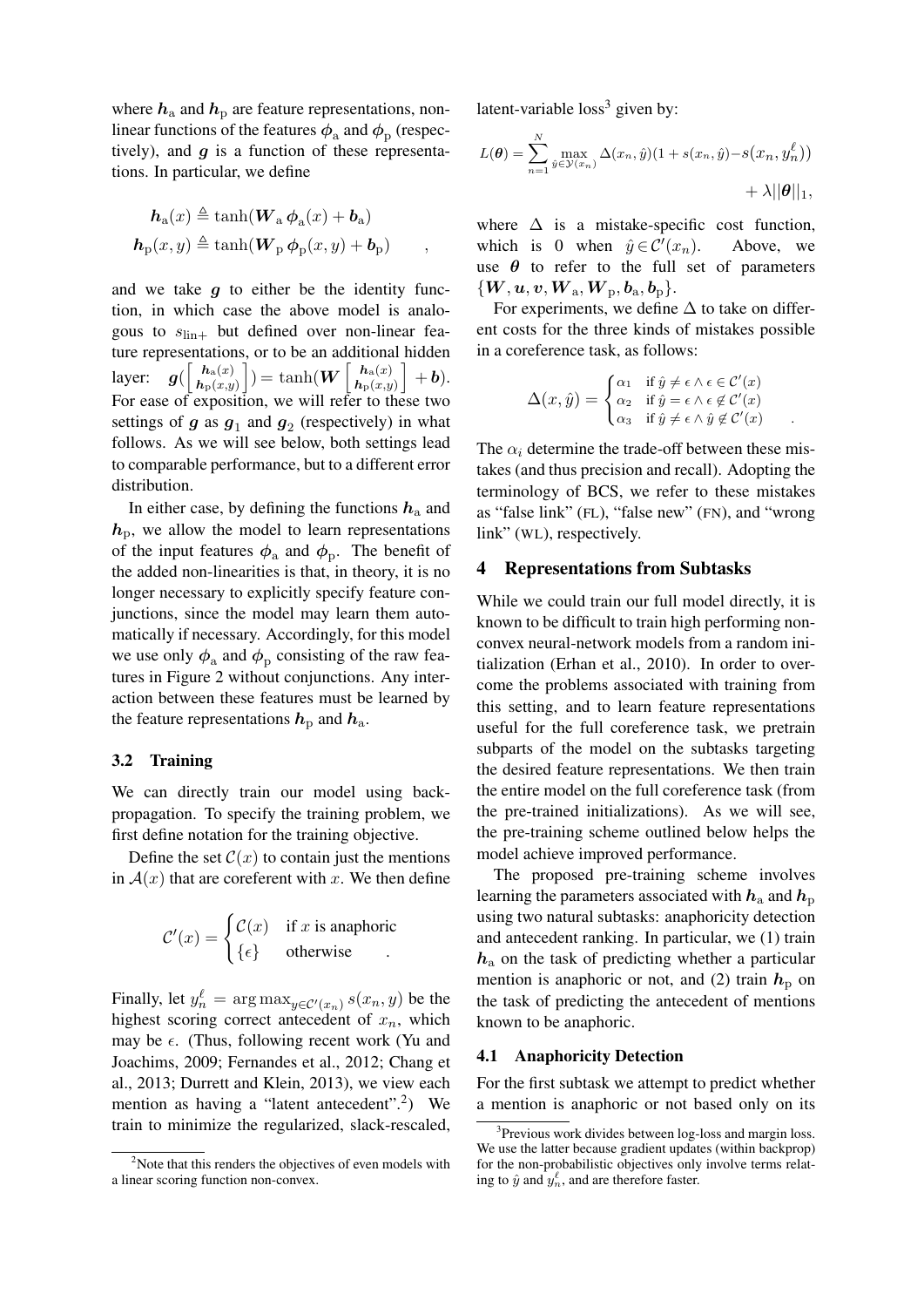| Feat. (Conj.) | Model |       | Anaphoric |                | Ante  |
|---------------|-------|-------|-----------|----------------|-------|
|               |       | P     | R         | F <sub>1</sub> | Acc.  |
| BASIC (N)     | Lin.  | 74.15 | 74.20     | 74.18          | 69.10 |
| BASIC (Y)     | Lin.  | 73.98 | 75.04     | 74.51          | 79.76 |
| BASIC (N)     | NΝ    | 75.30 | 75.36     | 75.33          | 81.65 |
| $BASIC + (N)$ | Lin.  | 74.14 | 74.71     | 74.43          | 74.02 |
| $BASIC+ (Y)$  | Lin.  | 74.24 | 75.39     | 74.81          | 80.44 |
| $BASIC + (N)$ | NΝ    | 75.84 | 76.02     | 75.93          | 82.86 |
|               |       |       |           |                |       |

Table 1: Performance of the two subtasks on the CoNLL 2012 development set by feature set and model type. "Conj." indicates whether conjunctions are used. The linear anaphoric system is an SVM (LibLinear implementation (Fan et al., 2008)), and the linear antecedent system is a linear model with the margin-based objective.

local context.<sup>4</sup> Anaphoricity detection in various forms has been used as an initial step in several coreference systems (Ng and Cardie, 2002; Bengtson and Roth, 2008; Rahman and Ng, 2009; Björkelund and Farkas, 2012), and the related question of whether a mention can be determined to be a *singleton* or not has been explored recently by Recasens et al. (2013), Ma et al. (2014), and others.5

Formally, let  $t_n \in \{-1, 1\}$  indicate whether  $\epsilon \in$  $\mathcal{C}'(x_n)$  or not (respectively). That is,  $t_n = 1$  if and only if  $x_n$  is anaphoric. Define the subtask scoring function  $s_a : \mathcal{X} \to \mathbb{R}$  as

$$
s_{\mathbf{a}}(x) \triangleq \boldsymbol{v}_{\mathbf{a}}^{\mathsf{T}} \boldsymbol{h}_{\mathbf{a}}(x) + \nu_0 \qquad ,
$$

where the vector  $v_a$  and the bias  $\nu_0$  are specific to this subtask and are discarded after pre-training.

We train this model to minimize the following slack-rescaled objective

$$
L_{\rm a}(\theta_{\rm a}) = \sum_{n=1}^{N} \Delta_{\rm a}(t_n) [1 - t_n s_{\rm a}(x_n)]_{+} + \lambda ||\theta_{\rm a}||_1,
$$

where  $\Delta_a$  is a class-specific cost used to help encourage anaphoric decisions given the imbalanced data set, and  $\theta_a = \{v_a, W_a, b_a\}$  are the parameters of the subtask.

# 4.2 Antecedent Ranking

For the second subtask, antecedent ranking, we predict the antecedent for mentions known a priori to be anaphoric. This subtask is inspired by



Figure 3: Visualization of the representation matrix  $W_p$ . A subset of the raw features were manually grouped into five classes indicating: full lexical match [F], head match [H], mention/sentence distance [D] (near versus far), gender/number match [G], and type [P] (pronoun versus other). The heat map illustrates 10-columns of  $W<sub>p</sub>$  as a weighted combination of these classes, roughly illustrating the combination of raw features required for this dimension of the representation.

the "gold mention" version of the coreference task. Systems designed for this task are forced to handle many fewer non-anaphoric mentions and can often successfully utilize richer feature representations.

The setup for this task is similar to the full coreference problem, except that we discard any mention  $x_n$  such that  $\epsilon \in C'(x_n)$ . Thus, we define the pairwise scoring function  $s_p : \mathcal{X} \times \mathcal{Y} \to \mathbb{R}$  as

$$
s_{\mathbf{p}}(x,y) \triangleq \mathbf{u}_{\mathbf{p}}^{\mathsf{T}} \mathbf{h}_{\mathbf{p}}(x,y) + v_0 \quad .
$$

As before,  $u_p$  and  $v_0$  are discarded after training for this subtask, but we keep the rest of the parameters. For training, we use an analogous latent-variable loss function to that used for the full coreference task, except we replace  $C'$  with *C*, and the cost  $\Delta(x, \hat{y})$  is always 1 (when it is nonzero).

### 4.3 Subtask Performance

As a preliminary experiment, we train models for these two subtasks using both the BASIC and BA-SIC+ raw features. Table 1 shows the results. For the first subtask, experiments look at the precision, recall, and  $F_1$  score of predicting anaphoric mentions on the CoNLL 2012 development set. As a baseline we use an L1-regularized SVM implemented using LibLinear (Fan et al., 2008), both using raw features and using features conjoined according to the BCS scheme. For the second subtask, experiments look at the accuracy of the model in predicting the correct antecedent on known anaphoric mentions. As a baseline we use a linear mention ranking model, with and without

<sup>4</sup> While performance on this *subtask* can in fact be improved further by looking at previous mentions, features learned in this way led to inferior performance on the full task

<sup>&</sup>lt;sup>5</sup>Note that singleton detection is slightly different from anaphoricity detection, since a mention can be non-anaphoric but not a singleton if it is the first mention in a cluster.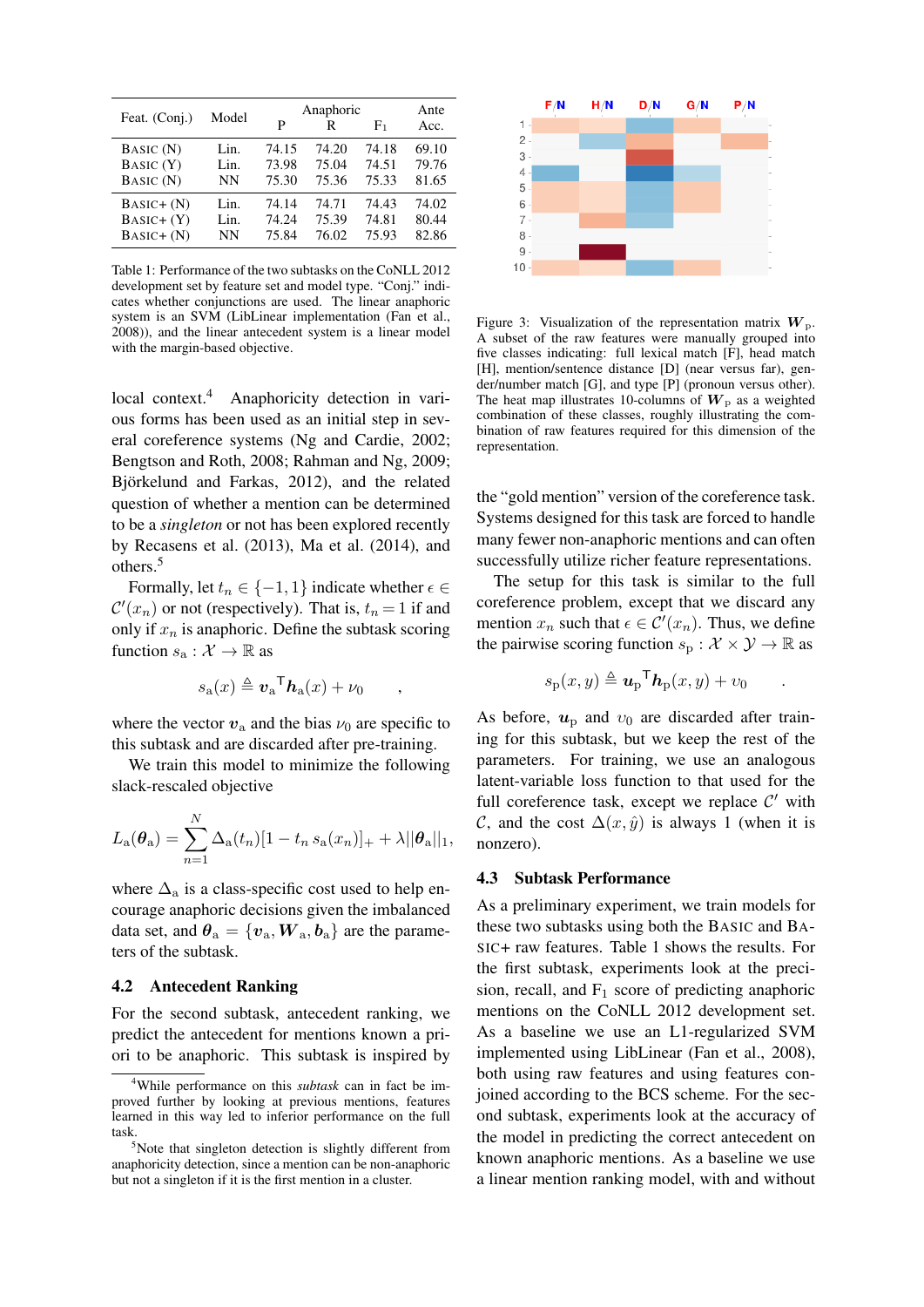conjunctions, trained using the same margin-based loss.

In both subtasks, the neural network model performs quite well, significantly better than the unconjoined baselines and better than the model trained with manually conjoined features. We provide a visual representation of the antecedent ranking features learned in Figure 3. While the improved subtask performance does not imply better performance on the full coreference task, it shows that model can learn useful feature representations with only raw input features.

# 5 Coreference Experiments

Our experiments examine performance as compared with other coreference systems, as well as the effect of features, pre-training, and model architecture. We also perform a qualitative comparison of our model with the analogous linear model on some challenging non-anaphoric cases.

## 5.1 Methods

All experiments use the CoNLL 2012 English dataset (Pradhan et al., 2012), which is based on the OntoNotes corpus (Hovy et al., 2006). The data set contains 3,493 documents consisting of 1.6 million words. We use the standard experimental split with the training set containing 2,802 documents and 156K annotated mentions, the development set containing 343 documents and 19K annotated mentions, and the test set containing 348 documents and 20K annotated mentions. For all experiments, we use BCS (Durrett and Klein, 2013) to extract system mentions and to compute some of the features.

For training, we minimize the loss described above using the composite mirror descent Ada-Grad update (Duchi et al., 2011) with document sized mini-batches.<sup>6</sup> We tuned the Ada-Grad learning rate and regularization parameters using a grid search over possible learning rates ⌘ 2 *{*0*.*001*,* 0*.*002*,* 0*.*01*,* 0*.*02*,* 0*.*1*,* 0*.*2*}* and over regularization parameters  $\lambda \in \{10^{-6}, \ldots, 10^{-1}\}.$ For the full coreference task, we use a different learning rate for the pre-trained weights and for the second-layer weights, using  $\eta_1 = 0.1$  and  $\eta_2 = 0.001$ , respectively, and  $\lambda = 10^{-6}$ . When initializing weight-matrices that were not pre-trained

we used the sparse initialization technique proposed by Sutskever et al. (2013). For all experiments we use the cost-weights  $\alpha = \langle 0.5, 1.2, 1 \rangle$ in defining  $\Delta$ .

For the anaphoricity representations the matrix dimensions used are  $W_a \in \mathbb{R}^{128 \times d_a}$ , and for the pairwise representations the matrix dimensions used are  $W_p \in \mathbb{R}^{700 \times d_p}$ . In the  $g_2$  model, the outer matrix dimensions are  $W \in \mathbb{R}^{128 \times (d_p + d_a)}$ . With the BASIC+ features,  $d_p$  and  $d_a$  come out to be slightly less than  $10^6$  and  $10^4$ , respectively, with bilexical head features accounting for the vast majority of  $d_p$ .<sup>7</sup> We tuned all hyper-parameters (as well as those of baseline systems) on the development set.

We use the CoNLL 2012 scoring script  $v8.01^8$ (Pradhan et al., 2014; Luo et al., 2014), which scores based on 3 metrics, including MUC (Vilain et al., 1995), CEAF<sub>e</sub> (Luo, 2005), and B<sup>3</sup> (Bagga and Baldwin, 1998), as well as the CoNLL score, which is the arithmetic mean of the 3 metrics.

Code implementing our models is available at https://github.com/swiseman/nn\_ coref. The system trains in time comparable to that of linear systems, mainly because we use only raw features and sparse margin-based gradient updates.

### 5.2 Results

Our main results are shown in Table 2. This table compares the performance of our system with the performance reported by several other state-of-the art systems on the CoNLL 2012 English coreference test set. Our full models achieve the best  $F_1$ score across two of the three metrics and have the best aggregate (CoNLL) score, with an improvement of over 1.5 points over the best reported result, and of almost 2 points over the best mentionranking system. Our  $F_1$  improvements on all three metrics are significant ( $p < 0.05$  under the bootstrap resample test (Koehn, 2004)) as compared with both Björkelund and Kuhn (2014), and Durrett and Klein (2014), the two most recent, stateof-the-art systems.

Since our full models use some additional raw features (although an order of magnitude fewer total features than the comparable conjunction-

<sup>6</sup> In preliminary experiments we also used Nesterov's accelerated gradient (Nesterov, 1983), but found AdaGrad to perform better.

<sup>&</sup>lt;sup>7</sup>Note that the BCS conjunction scheme, for instance, applied to our raw features gives a  $d_p$  and  $d_a$  that are over an order of magnitude larger.

<sup>8</sup> http://conll.github.io/

reference-coreference-scorers/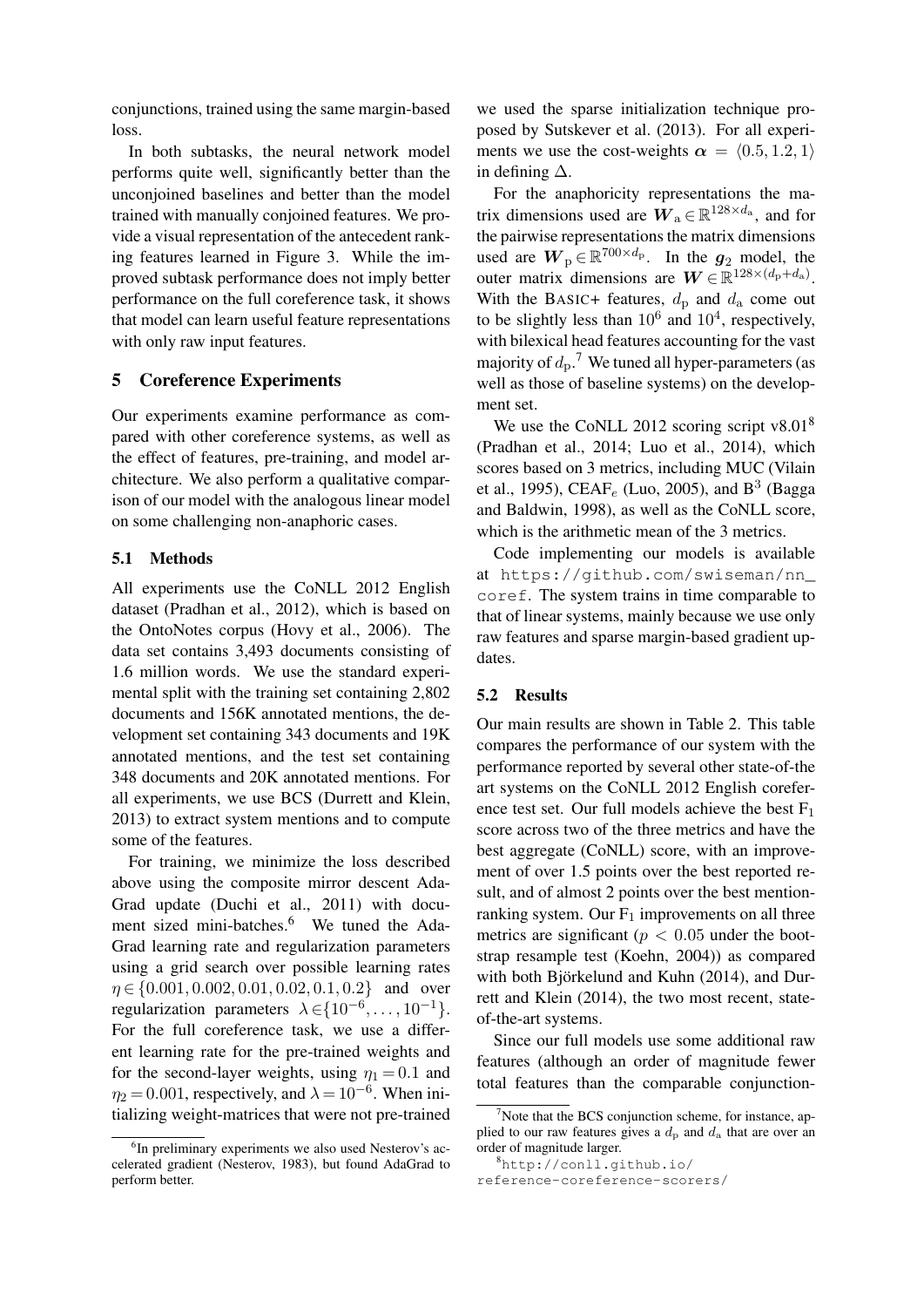|                    |       | <b>MUC</b> |                |       | B <sup>3</sup> |                |       | $CEAF_e$ |       |       |
|--------------------|-------|------------|----------------|-------|----------------|----------------|-------|----------|-------|-------|
| System             | P     | R          | F <sub>1</sub> | P     | R              | F <sub>1</sub> | P     | R        | F1    | CoNLL |
| <b>BCS</b> (2013)  | 74.89 | 67.17      | 70.82          | 64.26 | 53.09          | 58.14          | 58.12 | 52.67    | 55.27 | 61.41 |
| Prune&Score (2014) | 81.03 | 66.16      | 72.84          | 66.9  | 51.10          | 57.94          | 68.75 | 44.34    | 53.91 | 61.56 |
| B&K (2014)         | 74.3  | 67.46      | 70.72          | 62.71 | 54.96          | 58.58          | 59.4  | 52.27    | 55.61 | 61.63 |
| D&K (2014)         | 72.73 | 69.98      | 71.33          | 61.18 | 56.60          | 58.80          | 56.20 | 54.31    | 55.24 | 61.79 |
| This work $(q_2)$  | 76.96 | 68.10      | 72.26          | 66.90 | 54.12          | 59.84          | 59.02 | 53.34    | 56.03 | 62.71 |
| This work $(q_1)$  | 76.23 | 69.31      | 72.60          | 66.07 | 55.83          | 60.52          | 59.41 | 54.88    | 57.05 | 63.39 |

Table 2: Results on CoNLL 2012 English test set. We compare against recent state-of-the-art systems, including (in order) Durrett and Klein (2013), Ma et al. (2014), Björkelund and Kuhn (2014), and Durrett and Klein (2014) (rescored with the v8.01 scorer). F<sup>1</sup> gains are significant (*p <* 0*.*05 under the bootstrap resample test (Koehn, 2004)) compared with both B&K and D&K for all metrics.

| Model     | Features     | <b>MUC</b> | $R^3$ | CEAF <sub>e</sub> | CoNLL |
|-----------|--------------|------------|-------|-------------------|-------|
| Lin.      | <b>BASIC</b> | 70.44      | 59.10 | 55.57             | 61.71 |
| $NN(q_2)$ |              | 71.59      | 60.56 | 57.45             | 63.20 |
| $NN(q_1)$ |              | 71.86      | 60.9  | 57.90             | 63.55 |
| Lin.      | BASIC+       | 70.92      | 60.05 | 56.39             | 62.45 |
| $NN(g_2)$ |              | 72.68      | 61.70 | 58.32             | 64.23 |
| $NN(q_1)$ |              | 72.74      | 61.77 | 58.63             | 64.38 |

Table 3:  $F_1$  performance comparison between state-of-the-art linear mention-ranking model (Durrett and Klein, 2013) and our full models on CoNLL 2012 development set for different feature sets.

| Model               | <b>MUC</b> | $R^3$ | CEAF <sub>e</sub> | CoNLL |
|---------------------|------------|-------|-------------------|-------|
| Fully Conn. 1 Layer | 71.80      | 60.93 | 57.51             | 63.41 |
| Fully Conn. 2 Layer | 71.77      | 60.84 | 57.05             | 63.22 |
| $g_1$ + RI          | 71.92      | 61.06 | 57.59             | 63.52 |
| $q_1$ + PT          | 72.74      | 61.77 | 58.63             | 64.38 |
| $g_2$ + RI          | 72.31      | 61.79 | 58.06             | 64.05 |
| $g_2$ + PT          | 72.68      | 61.70 | 58.32             | 64.23 |

Table 4: Comparison of performance (in  $F_1$  score) of various models on CoNLL 2012 development set using BASIC+ features. "PT" and "RI" refer to pretraining and random initialization respectively. "Fully Conn." refers to baseline fully connected networks. See text for further model descriptions.

based linear model), we are interested in what part of the improvement in performance comes from features rather than modeling power. Table 3 compares the full model to BCS, a system effectively using the  $s_{\text{lin}+}$  scoring function together with a manual conjunction scheme, on both BASIC and BASIC+ features. While our models outperform BCS in both cases, we see that as we add more features (as in the BASIC+ set), the performance gap between our model and the linear system becomes even more pronounced.

We may also wonder whether the architecture represented by our scoring function, where the intermediate representations  $h_a$  and  $h_p$  are separated in the first layer, is necessary for these results. We accordingly compare with the fully connected versions of these two models (which are equivalent to 1 and 2 layer multi-layer perceptrons) using the BASIC+ features in Table  $4.9$ There, we also evaluate the effect of pre-training on these models by comparing with the results of training from a random initialization. We see that while even randomly initialized models are capable of excellent performance, pre-training is beneficial, especially for  $g_1$ .

### 6 Discussion

We attempt to gain insight into our model's errors using using two different error breakdowns. In Table 5 we show the errors as reported by the analysis tool of Kummerfeld and Klein (2013). In Table 6 we show a more fine-grained breakdown inspired by a similar analysis in Durrett and Klein (2013). In the latter table, we categorize the errors made by our system on the CoNLL 2012 development data in terms of (1) whether or not the mention has a head match with a previously occurring mention in the document, unless it is a pronominal mention, which we treat separately, (2) in terms of the status of the mention in the gold clustering, namely, singleton, first-in-cluster, or anaphoric, and (3) in terms of the type of error made (which, as discussed in Section 3, are one of FL, FN, and WL).

We note that the two models have slightly different error profiles, with  $g_1$  being slightly better at recall and  $g_2$  being slightly better at precision. Indeed, we see from Table 6 that the two models make a comparable number of total errors  $(q_1)$ makes only 17 fewer errors overall). The increased precision of the  $g_2$  model is presumably due to the second layer around  $h_a$  and  $h_p$  in  $g_2$  allowing for antecedent evidence to interact with anaphoricity

<sup>&</sup>lt;sup>9</sup>We also experimented with bilinear models both with and without non-linearities; these were also inferior.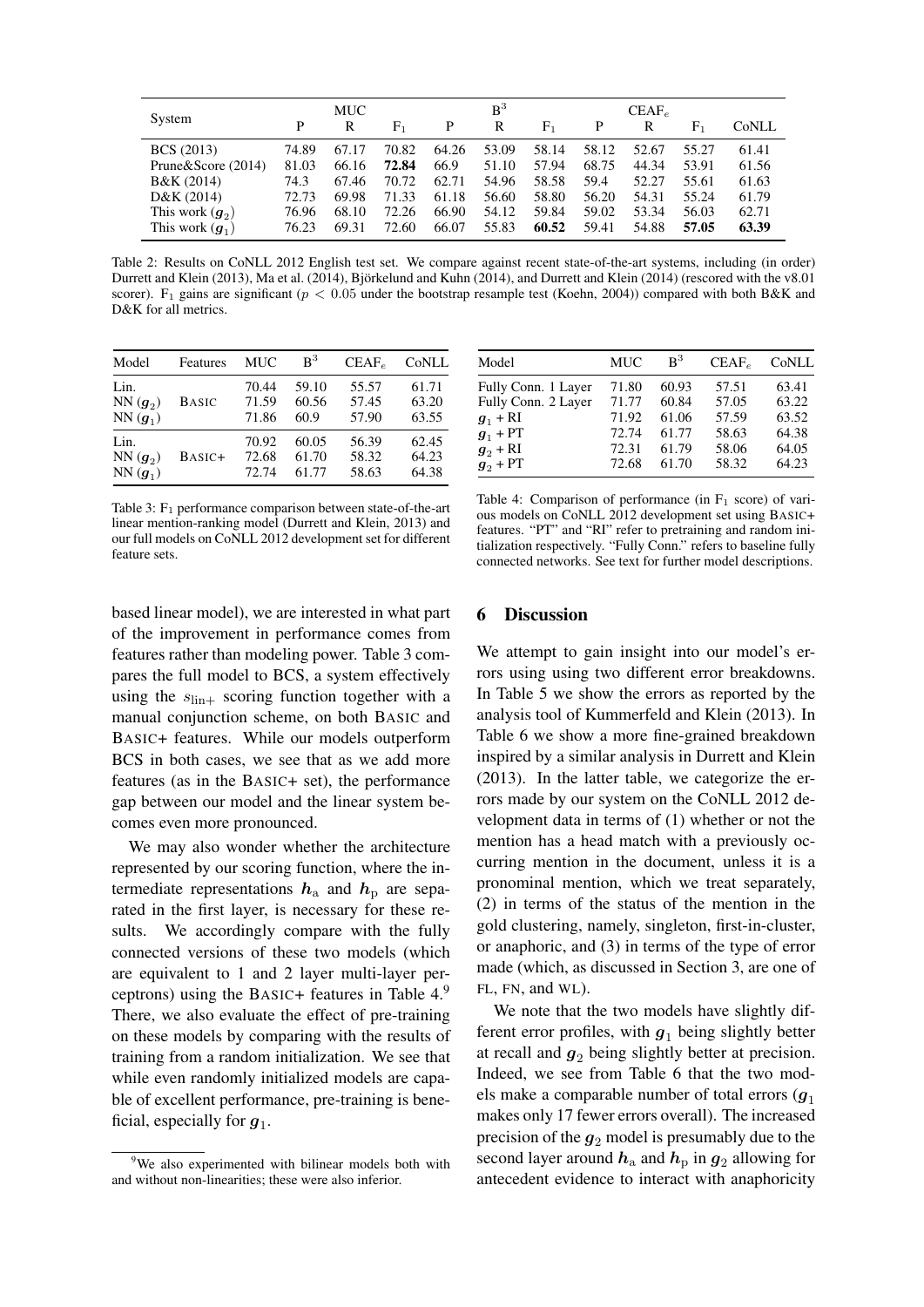| Error Type                | BCS  | $NN(q_1)$ | $NN(g_2)$ |
|---------------------------|------|-----------|-----------|
| <b>Conflated Entities</b> | 1603 | 1434      | 1371      |
| <b>Extra Mention</b>      | 651  | 568       | 529       |
| <b>Extra Entity</b>       | 655  | 623       | 561       |
| Divided Entity            | 1989 | 1837      | 1835      |
| <b>Missing Mention</b>    | 1004 | 997       | 1005      |
| <b>Missing Entity</b>     | 1070 | 1026      | 1114      |

Table 5: Absolute error counts from the coreference analysis tool of Kummerfeld and Klein (2013). The upper set roughly corresponds to the precision and the lower to the recall of the coreference clusters produced by the model.

|                        |     | Singleton |     | $1st$ in clust. | Anaphoric        |      |
|------------------------|-----|-----------|-----|-----------------|------------------|------|
| $NN(\boldsymbol{g}_1)$ | FL. | #         | FL. | #               | $FN + WL$        | #    |
| <b>HM</b>              | 817 | 8.2K      | 147 | 0.8K            | $700 + 318$      | 4.7K |
| No HM                  | 86  | 19.8K     | 41  | 2.4K            | $677 + 59$       | 1.0K |
| Pron.                  | 948 | 2.6K      | 257 | 0.5K            | $434 + 875$ 7.3K |      |
|                        |     |           |     |                 |                  |      |
|                        |     | Singleton |     | $1st$ in clust. | Anaphoric        |      |
| $NN(g_2)$              | FL. | #         | FL. | #               | $FN + WL$        | #    |
| <b>HM</b>              | 770 | 8.2K      | 130 | 0.8K            | $803 + 306$      | 4.7K |
| No <sub>HM</sub>       | 73  | 19.8K     | 39  | 2.4K            | $699 + 52$       | 1.0K |

Table 6: Errors made by NN  $(g_1)$  (top) and NN  $(g_2)$  (bottom) on CoNLL 2012 English development data. Rows correspond to (1) mentions with a (previous) head match (HM), that is, mentions *x* such that  $A(x)$  contains another mention with the same head word, (2) with no previous head match (no HM), and (3) to pronominal mentions, respectively. The 3 column groups correspond to singleton, first-in-cluster, and anaphoric mentions (resp.), as determined by the gold clustering, with the number and type of errors on the left and the total number of mentions in the category (#) on the right.

evidence in a more complicated way. Ultimately, however, coreference systems operating over system mentions are already biased toward precision, and so the increased precision of  $g_2$  is not as helpful as the increased recall of  $g_1$  in the final CoNLL score.

In further analysis we found that many of the correct predictions made by the  $g_2$  model not made by  $g_1$  and the linear model involve predicting non-anaphoric even in the presence of highly misleading antecedent features like head-match. Figure 4 shows some examples of mentions with previous head matches that the linear system predicted as anaphoric and that our system correctly identifies as non-anaphoric.

We illustrate how the features in Figure 2 might be useful in such cases by considering the first example in Figure 4. There, a comma follows "the Nika TV company" in the text (and is picked up by the "word following" feature), perhaps indicating an appositive, which makes anaphoricity unlikely. The model can also learn that the

| Radio Free Europe 's new location |
|-----------------------------------|
|                                   |
|                                   |
|                                   |
| The Hong Kong elementary school   |
|                                   |
|                                   |
|                                   |

Figure 4: Example mentions *x* that were correctly marked non-anaphoric by  $g_2$ , but incorrectly marked anaphoric with *y* as an antecedent by the BASIC+ linear model. These examples highlight the difficult case where there is a spurious head-match between non-coreferent pairs. See text for further details.

"company-company" head match is often misleading, and, in general, distance features may also rule out head matches. Note that while these features on their own may be more or less correlated with a mention being non-anaphoric, the model learns to combine them in a predictive way.

## 6.1 Further Improving Coreference Systems

Table 6 also gives a sense of where coreference systems such as ours need to improve. It is first important to note that the case of resolving an anaphoric mention that has no previous head matches (e.g., identifying that "the team" and "the New York Giants" are coreferent), which is often taken to be one of the major challenges facing coreference systems because it presumably requires semantic information, is not the largest source of errors. In fact, we see from Table 6 (second row, third column in both sub-tables) that while these cases do indeed account for a substantial percentage of errors, we make hundreds more errors predicting singleton pronominal mentions to be anaphoric (in the case of  $g_1$ ) and on incorrectly linking anaphoric pronominal mentions (in the case of  $g_2$ ). Further analysis indicates that these errors are almost entirely related to incorrectly linking pleonastic pronouns, such as "it" or "you," and that moreover the incorrectly predicted antecedent for these pleonastic pronouns is almost always (another instance of) the same pronoun.

That these pleonastic cases are so problematic is interesting when considered against the backdrop of the inference strategies typically employed by coreference systems, which we briefly mention here but discuss more fully in the next section. Currently, coreference systems divide be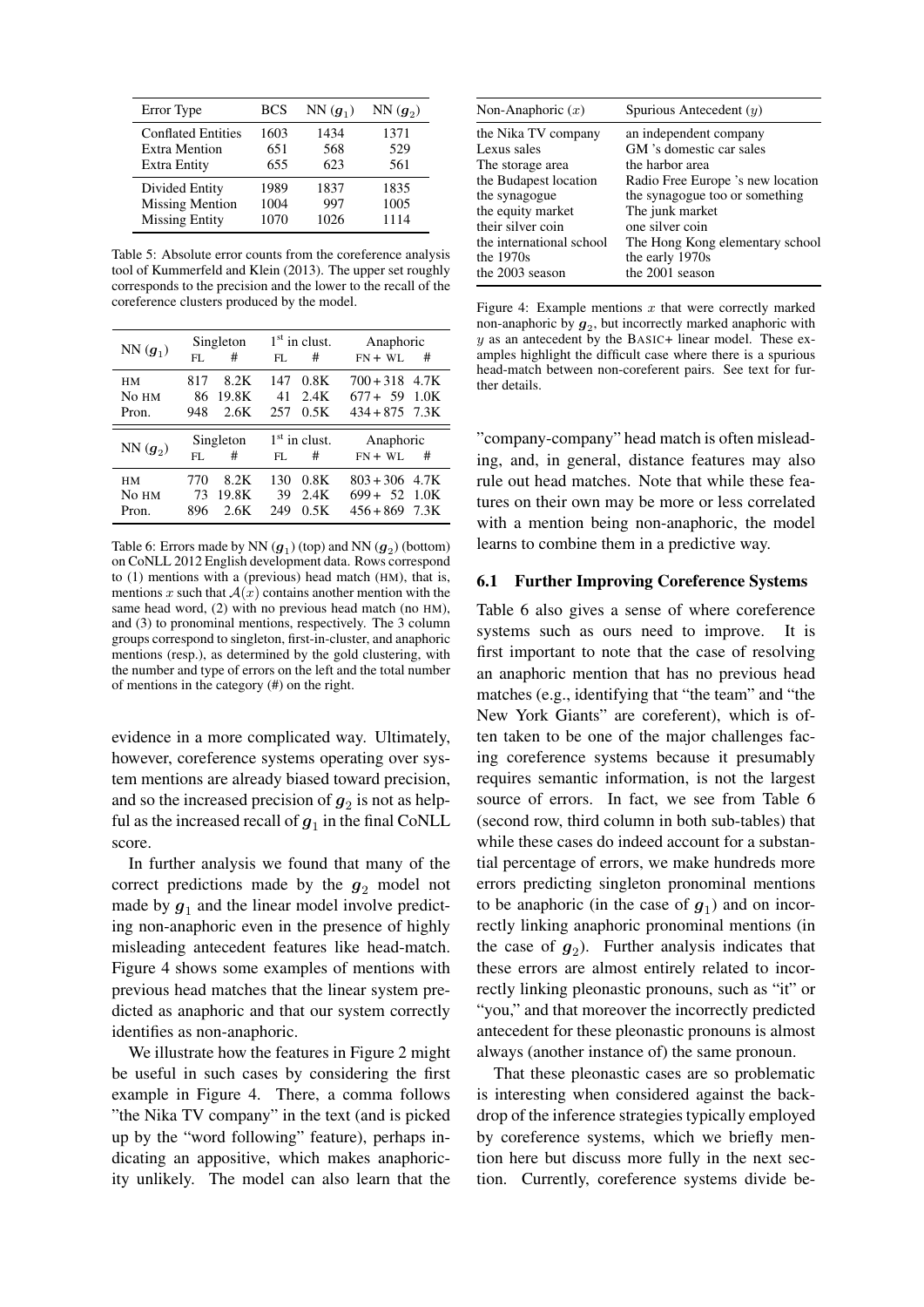tween those using "local" models, which choose antecedents for potentially anaphoric mentions independently of each other, and "non-local" models, which make predictions that take into account predictions made for previous mentions, and perhaps even attempt to jointly predict all mentions in a document. While our model is entirely local, other recent high performing systems, such as that of Björkelund and Kuhn  $(2014)$ , are not. One might suspect, then, that "nonlocal" inference might allow us to capture the fact that, for instance, a cluster of coreferent mentions should generally not consist solely of pronouns, and thereby avoid predicting (identical) pronominal antecedents for pleonastic pronouns.

As it turns out, however, almost 30% of the anaphoric pronominal mentions in the CoNLL development data participate in pronoun-only clusters (primarily in the context of broadcast or telephone conversations), which suggests that such a "non-local" rule may not be particularly useful, though further experiments are required. It is also worth noting that a suitably modified loss function may also be able to prevent excessive pronounpronoun linking, even in a local model.

# 7 Related Work

There is a voluminous literature on machine learning approaches to coreference resolution, effectively beginning with Soon et al. (2001). The recent introduction of the CoNLL datasets (Pradhan et al., 2012) has spurred research that takes advantage of more fine-grained features and richer models (Björkelund and Farkas, 2012; Chang et al., 2012; Durrett and Klein, 2013; Chang et al., 2013; Björkelund and Kuhn, 2014; Ma et al., 2014). Of these approaches, our model is related to the mention-ranking approaches (Bengtson and Roth, 2008; Denis and Baldridge, 2008; Rahman and Ng, 2009; Durrett and Klein, 2013; Chang et al., 2013), as opposed to those that focus on non-local, structured prediction (McCallum and Wellner, 2003; Culotta et al., 2006; Haghighi and Klein, 2010; Fernandes et al., 2012; Stoyanov and Eisner, 2012; Björkelund and Farkas, 2012; Wick et al., 2012; Björkelund and Kuhn, 2014; Durrett and Klein, 2014).

In motivation, our work is most similar to that of Ng (2004), who notes that anaphoricity information is useful within the broader coreference task, and who accordingly attempts to "globally" opti-

mize performance based on this information, as well as that of Denis et al. (2007), who do joint decoding of anaphoricity and coreference predictions using ILP. Both of these works are taken to contrast with the more popular approach of doing an initial non-anaphoric pruning step (Ng and Cardie, 2002; Rahman and Ng, 2009; Recasens et al., 2013; Lee et al., 2013). In contrast, we jointly learn non-linear functions of anaphoricity and antecedent features, rather than tune a threshold, or jointly decode based on independently trained classifiers (as in Denis et al. (2007)). In a similar vein, several authors have also proposed using the output of an anaphoricity classifier as a feature in a downstream coreference system (Ng, 2004; Bengtson and Roth, 2008). In our framework we (re)learn features jointly with the full task, after a pre-training scheme that targets anaphoricity as well antecedent representations.

There has also been some work on automatically inducing feature conjunctions for use in coreference systems (Fernandes et al., 2012; Lassalle and Denis, 2013), though the approach we present here is somewhat simpler, and unlike that of Lassalle and Denis (2013) is designed for use on system rather than gold mentions.

There has been much interest recently in using neural networks for classic natural language tasks such as tagging and semantic role labeling Collobert et al. (2011), sentiment analysis (Socher et al., 2011; Socher et al., 2012), prepositional phrase attachment (Belinkov et al., 2014) among others. These systems often use some form of pretraining for initialization, often word-embeddings learned from external tasks. However, there has been little work of this form for coreference resolution.

# 8 Conclusion

We have presented a simple, local model capable of learning feature representations useful for coreference-related subtasks, and of thereby achieving state-of-the-art performance. Because our approach automatically learns intermediate representations given raw features, directions for further research might alternately explore including additional (perhaps semantic) raw features, as well as developing loss functions that further discourage learning representations that allow for common errors (such as those involving pleonastic pronouns).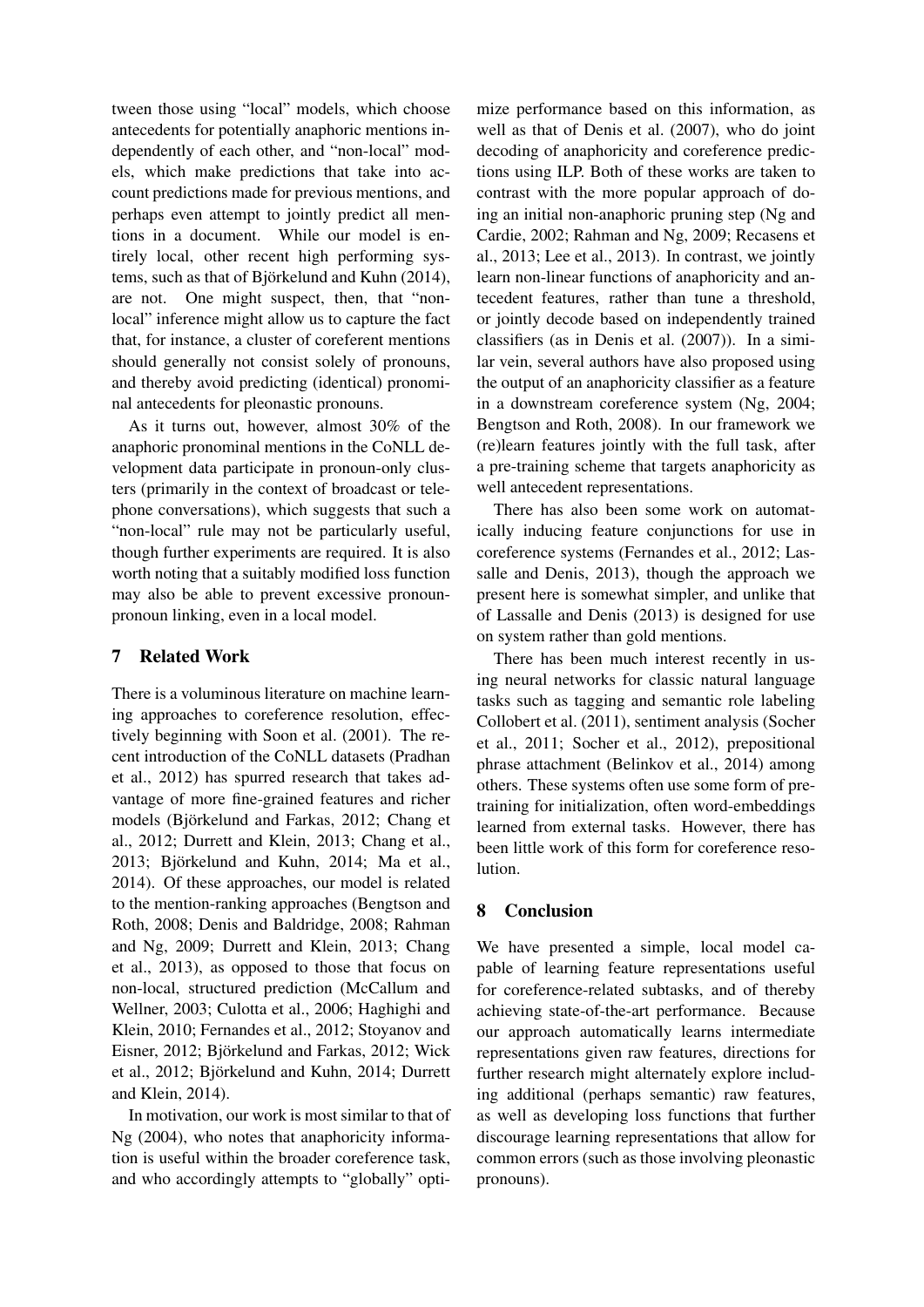### References

- Amit Bagga and Breck Baldwin. 1998. Algorithms for Scoring Coreference Chains. In *The first international conference on language resources and evaluation workshop on linguistics coreference*, volume 1, pages 563–566. Citeseer.
- Yonatan Belinkov, Tao Lei, Regina Barzilay, and Amir Globerson. 2014. Exploring Compositional Architectures and Word Vector Representations for Prepositional Phrase Attachment. *Transactions of the Association for Computational Linguistics*, 2:561–572.
- Eric Bengtson and Dan Roth. 2008. Understanding the Value of Features for Coreference Resolution. In *Proceedings of the 2008 Conference on Empirical Methods in Natural Language Processing*, pages 294–303. ACL.
- Anders Biörkelund and Richárd Farkas. 2012. Datadriven Multilingual Coreference Resolution using Resolver Stacking. In *Joint Conference on EMNLP and CoNLL-Shared Task*, pages 49–55. ACL.
- Anders Björkelund and Jonas Kuhn. 2014. Learning structured perceptrons for coreference Resolution with Latent Antecedents and Non-local Features. *ACL, Baltimore, MD, USA, June*.
- Kai-Wei Chang, Rajhans Samdani, Alla Rozovskaya, Mark Sammons, and Dan Roth. 2012. Illinoiscoref: The UI System in the CoNLL-2012 Shared Task. In *Joint Conference on EMNLP and CoNLL-Shared Task*, pages 113–117. Association for Computational Linguistics.
- Kai-Wei Chang, Rajhans Samdani, and Dan Roth. 2013. A Constrained Latent Variable Model for Coreference Resolution. In *Proceedings of the 2013 Conference on Empirical Methods in Natural Language Processing*, pages 601–612.
- Ronan Collobert, Jason Weston, Léon Bottou, Michael Karlen, Koray Kavukcuoglu, and Pavel Kuksa. 2011. Natural Language Processing (almost) from Scratch. *The Journal of Machine Learning Research*, 12:2493–2537.
- Aron Culotta, Michael Wick, Robert Hall, and Andrew McCallum. 2006. First-order Probabilistic Models for Coreference Resolution. *NAACL-HLT*.
- Pascal Denis and Jason Baldridge. 2008. Specialized Models and Ranking for Coreference Resolution. In *Proceedings of the 2008 Conference on Empirical Methods in Natural Language Processing*, pages 660–669. ACL.
- Pascal Denis, Jason Baldridge, et al. 2007. Joint Determination of Anaphoricity and Coreference Resolution using Integer Programming. In *HLT-NAACL*, pages 236–243. Citeseer.
- John Duchi, Elad Hazan, and Yoram Singer. 2011. Adaptive Subgradient Methods for Online Learning

and Stochastic Optimization. *The Journal of Machine Learning Research*, 12:2121–2159.

- Greg Durrett and Dan Klein. 2013. Easy Victories and Uphill Battles in Coreference Resolution. In *Proceedings of the 2013 Conference on Empirical Methods in Natural Language Processing*, pages 1971– 1982.
- Greg Durrett and Dan Klein. 2014. A Joint Model for Entity Analysis: Coreference, Typing, and Linking. *Transactions of the Association for Computational Linguistics*, 2:477–490.
- Dumitru Erhan, Yoshua Bengio, Aaron Courville, Pierre-Antoine Manzagol, Pascal Vincent, and Samy Bengio. 2010. Why does unsupervised pre-training help deep learning? *The Journal of Machine Learning Research*, 11:625–660.
- Rong-En Fan, Kai-Wei Chang, Cho-Jui Hsieh, Xiang-Rui Wang, and Chih-Jen Lin. 2008. Liblinear: A Library for Large Linear Classification. *The Journal of Machine Learning Research*, 9:1871–1874.
- Eraldo Rezende Fernandes, Cícero Nogueira Dos Santos, and Ruy Luiz Milidiú. 2012. Latent Structure Perceptron with Feature Induction for Unrestricted Coreference Resolution. In *Joint Conference on EMNLP and CoNLL-Shared Task*, pages 41–48. Association for Computational Linguistics.
- Aria Haghighi and Dan Klein. 2010. Coreference Resolution in a Modular, Entity-centered Model. In *The 2010 Annual Conference of the North American Chapter of the Association for Computational Linguistics*, pages 385–393. Association for Computational Linguistics.
- Eduard Hovy, Mitchell Marcus, Martha Palmer, Lance Ramshaw, and Ralph Weischedel. 2006. Ontonotes: the 90% Solution. In *Proceedings of the human language technology conference of the NAACL, Companion Volume: Short Papers*, pages 57–60. Association for Computational Linguistics.
- Philipp Koehn. 2004. Statistical Significance Tests for Machine Translation Evaluation. In *Proceedings of the 2004 Conference on Empirical Methods in Natural Language Processing*, pages 388–395. Citeseer.
- Jonathan K. Kummerfeld and Dan Klein. 2013. Errordriven Analysis of Challenges in Coreference Resolution. In *Proceedings of the 2013 Conference on Empirical Methods in Natural Language Processing*, Seattle, WA, USA, October.
- Emmanuel Lassalle and Pascal Denis. 2013. Improving Pairwise Coreference Models through Feature Space Hierarchy Learning. In *ACL 2013-Annual meeting of the Association for Computational Linguistics*.
- Heeyoung Lee, Yves Peirsman, Angel Chang, Nathanael Chambers, Mihai Surdeanu, and Dan Jurafsky. 2011. Stanford's Multi-pass Sieve Coreference Resolution System at the CoNLL-2011 Shared